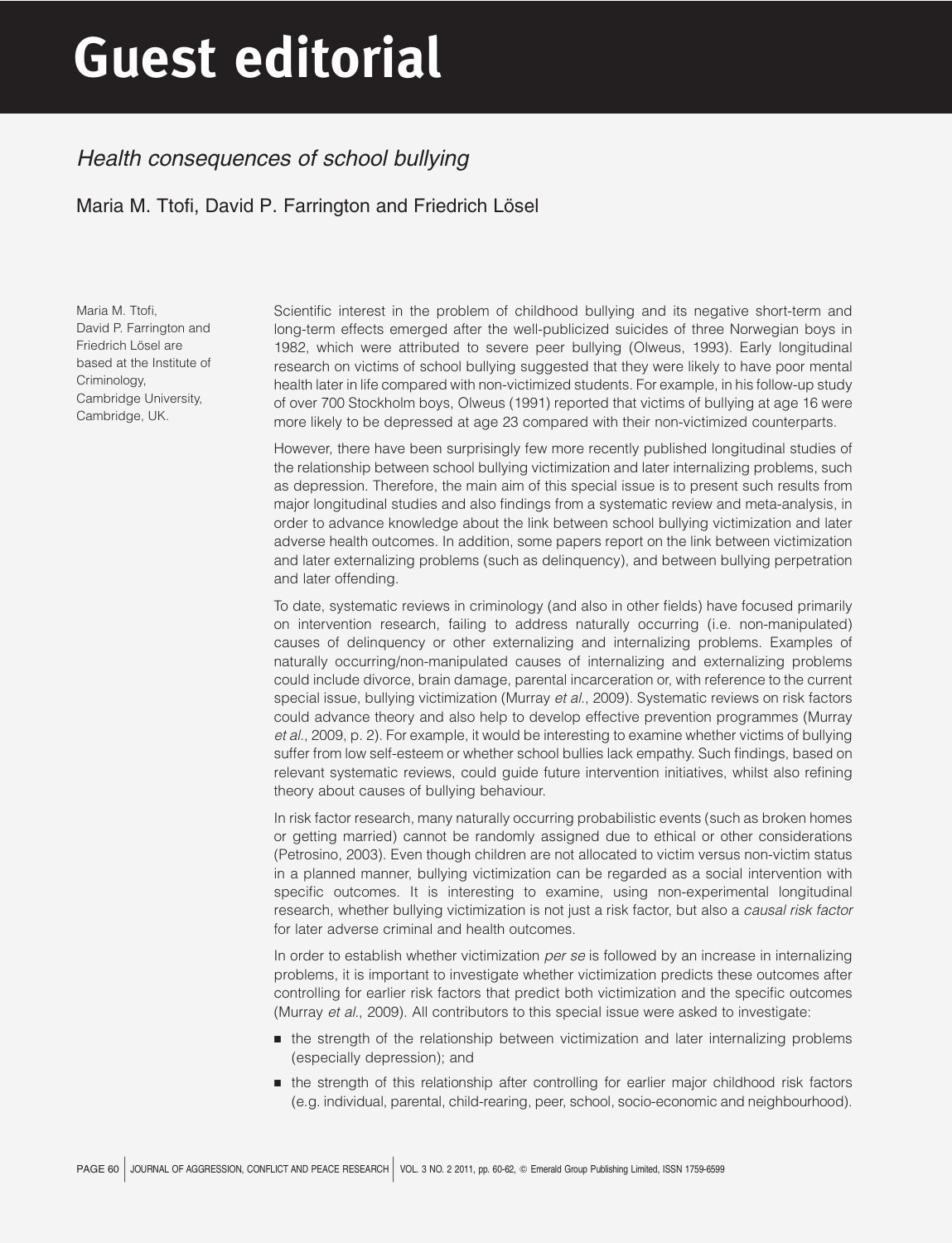They were not asked to study whether changes in victimization predicted changes in internalizing problems, partly because this would have required more data waves and partly because such change variables are likely to have great variability.

It is a particular strength of this special issue that we contacted investigators of major longitudinal surveys and asked if they had unpublished information on the relationship between bullying victimization and later internalizing/externalizing problems. Longitudinal investigators of 28 studies carried out special analyses for us, and papers from seven studies are included in this special issue. In order to maximize our use of the available space, we asked all longitudinal authors to limit their papers to 2,000 words of text and three to four tables, and to present mainly the methods and results, with very short introductions and conclusions.

In the first paper, Maria M. Ttofi, David P. Farrington, Friedrich Lösel and Rolf Loeber report the results of a systematic review and meta-analysis. They found that the summary odds ratio (OR) effect size for bullying victimization predicting depression was 1.99 (95% CI: 1.71-2.32), and that this OR decreased only to 1.74 (95% CI: 1.54-1.97) after controlling for a number of major childhood risk factors. David P. Farrington, Rolf Loeber, Rebecca Stallings and Maria M. Ttofi then report findings from the Pittsburgh Youth Study, a prospective longitudinal study of over 1,500 Pittsburgh boys from age 6 to 35. Based on results from the youngest cohort of 503 boys (originally assessed at age 6-7 in 1987-1988), they conclude that bullying perpetration was followed by an increased risk of delinquency, and that bullying victimization was followed by an increased risk of depression.

Sheree J. Gibb, L. John Horwood and David M. Fergusson report findings based on Christchurch Health and Development Study, a longitudinal study of a birth cohort of 1,265 individuals born in Christchurch, New Zealand in 1977 and followed to age 30. Reports of bullying perpetration and victimization in childhood were associated with higher rates of later mental health/adjustment problems, though effect sizes were typically in the small to moderate range. Interestingly, effect sizes did not vary significantly with gender or the age at which outcomes were assessed. Friedrich Lösel and Doris Bender then present results from the Erlangen-Nuremberg Development and Prevention Project, a combined experimental and prospective longitudinal study that has been running for more than ten years. Based on results from 557 children, the authors present mostly small but highly significant correlations between bullying perpetration and later antisocial behaviour. Among girls, bullying perpetration and victimization also predicted later symptoms of anxiety, depression and social withdrawal.

In a medium-sized city located in central Sweden, Metin Özdemir and Håkan Stattin present results from Seven Schools, an ongoing longitudinal study. Based on data analyses from 508 children, they found that bullying victimization had a negative impact on children, affecting their levels of depression, self-esteem, failure anticipation and self-harm. They conclude that results varied depending on children's participant roles, with bully-victims being a special category most affected by the negative exposure to bullying. Margit Averdijk, Barbara Müller, Manuel Eisner and Denis Ribeaud offer results from the Zurich Project on the Social Development of Children, an ongoing combined longitudinal and intervention study in Zurich, Switzerland. They found that different measures of bullying victimization at age 8 significantly predicted anxiety and depression at age 11. Results differed according to different types of bullying victimization as well, with physical bullying and social rejection both predicting later anxiety and depression.

In Brisbane, Australia, Tara Renae McGee, James G. Scott, John J. McGrath, Gail M. Williams, Michael O'Callaghan, William Bor and Jake M. Najman report on findings from a prospective cohort study of mothers and their children, the Mater-University of Queensland Study of Pregnancy and its Outcomes, which began in Brisbane in 1981. Various health outcomes (but not anxiety and depression) at age 21 were predicted by bullying victimization at age 14. Interestingly, they found that males and females responded somewhat differently to victimization experiences, with males reporting more aggressive behaviour and females reporting more somatic problems. Finally, Yasuyo Nishino,